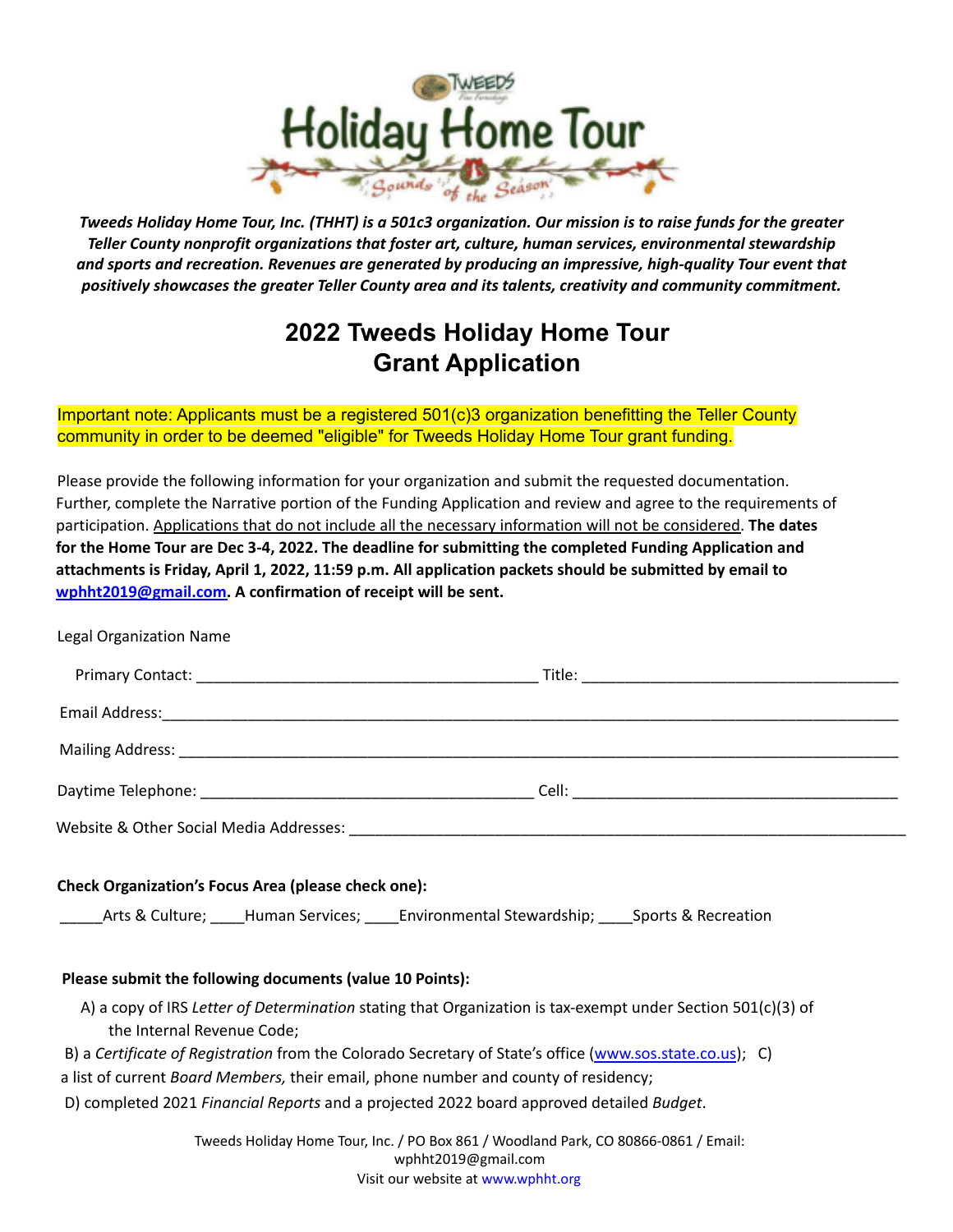## **NARRATIVE FOR FUNDING REQUEST**

- I. **ORGANIZATION, MISSION, PROJECT DESCRIPTION and BENEFIT TO THE COMMUNITY (value 40 points):** Present the primary focus and mission statement of the organization; a brief description of the organization's history; and how the organization has and will continue to benefit the community. Further, describe each project that might be funded by proceeds from THHT including goals, estimated cost, target audience/demographics of recipients; criticality or urgency of its implementation; whether its recipient population is currently unserved or underserved; and what progress has been made to implement the project including documented timeline. Ensure that project's description includes how it supports your mission statement and also how it benefits the community.
- II. **SUSTAINIBILITY OF ORGANIZATION (value 20 points):** Describe the Organization's previously successful funding efforts and its plans for financial sustainability in coming years. Is there any history of connections (for example co-marketing or sharing volunteers) and successes with other local organizations or groups or are there any future plans for this activity? Describe any previous successful outreach efforts including utilizing social media and networking and any continued plans for community communications.
- III. **MUTUALLY BENEFICIAL SUPPORT ACTIVITIES (value 30 points):** A focus of the THHT Board of Directors is to increase the awareness of its fundraising efforts for Teller nonprofits which in turn increases the community's awareness of each of our designated beneficiaries. In support of our efforts, we therefore request participation by each beneficiary in a number of activities and tasks which are listed below. Please indicate in your narrative how your organization would be able to assist in the stated activities including recognition of the Home Tour at the conclusion of the event.
	- ∙ Appoint a minimum of one representative to attend Steering Committee meetings;
	- ∙ Select a spokesperson to provide sound bites at our various media events;
	- ∙ Provide your logo and additional information as requested in support of the Home Tour marketing efforts such as our website, Facebook page, Tour Guide, etc.;
	- ∙ Assist in staffing our pre‐event activities and distributing marketing materials as needed; ∙
	- Request Board Members to become a THHT Individual or Business sponsor;

∙ Engage in the process of securing THHT sponsorships, both cash and in‐kind, throughout the community; ∙ Present any additional ideas for marketing as innovative ideas are welcomed and encouraged; ∙ Provide 500 giveaway items and/or brochures to be included in the Home Tour Gift Bags (optional); ∙ Encourage your Board Membersto attend our Gala, Friday, November 18, 2022, 5‐7pm at Tweeds. ∙ Assist in providing the numerous volunteers needed to staff the Home Tour. Examples include

- providing guest‐hosts and refreshments for the Hospitality House and guest‐hosting in the venues during tour hours;
- ∙ Attend the Awarding of Proceeds event in January;
- ∙ Acknowledge THHT as a donor or sponsor of your organization in post‐event marketing materials via newsletters, on your website/Facebook pages, Donor Wall, etc. during the life of the specified project or for at least one year after the Awarding of Proceeds.

**On behalf of my Organization, I understand and agree to the above stated requirements of participation.**

| Signature  | Title |
|------------|-------|
| Print Name | Date  |

Tweeds Holiday Home Tour, Inc. / PO Box 861 / Woodland Park, CO 80866‐0861 / Email: wphht2019@gmail.com